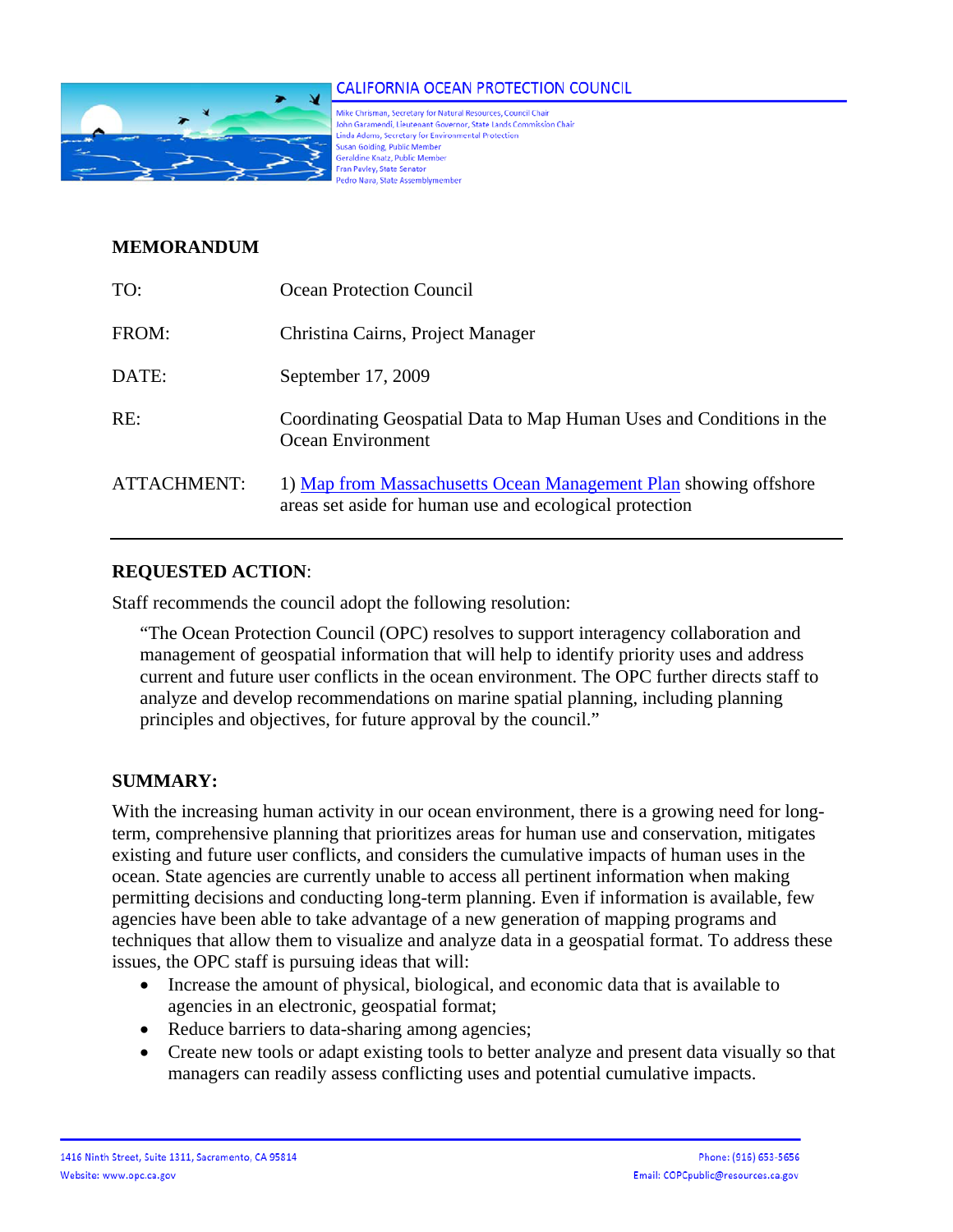Although the need for this type of effort has existed for some time, there is now opportunity for real advancement with heightened interest in marine spatial planning (MSP) at the national level. MSP is a public process of analyzing and allocating space for human activities in the ocean to achieve politically determined ecological, economic, and social objectives. It is in the state's interest to improve data management and sharing among agencies in an effort to leverage support from the federal government and coordinate with the federal MSP process to ensure that uses in federal waters match priorities for California.

## **BACKGROUND**:

The ocean environment is facing increasing demands on its resources, with increasing pressure to accommodate offshore energy facilities, shipping lanes, commercial fishing, and recreational activities, among other uses. Each of these activities results in environmental impacts that must be weighed against the benefit of the use itself, and considered in context of other activities. When undertaken together, these uses may lead to cumulative impacts that threaten the long-term health of the ocean. In addition, these uses can conflict with one another, a problem that is likely to become more frequent as new uses of the ocean emerge. To maximize both the environmental and economic benefits our oceans provide and to avoid future user conflicts, it is important to have the necessary information to make informed decisions that consider a variety of factors.

There is momentum at the national level to develop a planning process designed to balance human uses of the ocean with environmental protection objectives (see "Marine Spatial Planning" below). Given the President Obama's June 2009 Memorandum calling for a national framework for effective coastal and marine spatial planning, the time is right for California to continue its leadership in ocean and coastal planning by committing to improved marine spatial management off its coast. This will require the development of partnerships to leverage funds in support of these efforts, particularly the need for better methods of data management and sharing.

The development, management, and sharing of geospatial information (such as mapped jurisdictional boundaries, habitats, and human activities) are important components of ocean use planning and conservation. However, inadequate budgets and resources have constrained the full development and use of the tools necessary to provide these services. Despite the proliferation of geospatial data display and analysis tools (such as ArcGIS) in recent years, local, state, and regional agencies still face obstacles to finding and obtaining up-to-date information on natural resources, human uses of the environment, and even regulatory boundaries. Clearly there is a need to make improvements in our ability to use and access spatial information.

Use permits in the ocean are currently issued on a case-by-case basis, often with inadequate consideration for future long-term uses. Essentially, those who arrive first have a greater likelihood of obtaining access to the area or resource, which may not be considered in a longterm plan for ocean uses context. There is currently no "comprehensive plan" for offshore areas as there are for many regions onshore. Moreover, there is little to no coordination or geospatial data sharing between planners in different sectors to evaluate the cumulative impacts or tradeoffs between uses and to prioritize suitable uses of the ocean. Thus, there is a pressing need in California to share relevant data and present a comprehensive picture of marine geospatial information. Access to such tools will help develop more comprehensive long-term plans, resulting in better informed project selection, fewer user conflicts, and reduced impacts to the environment.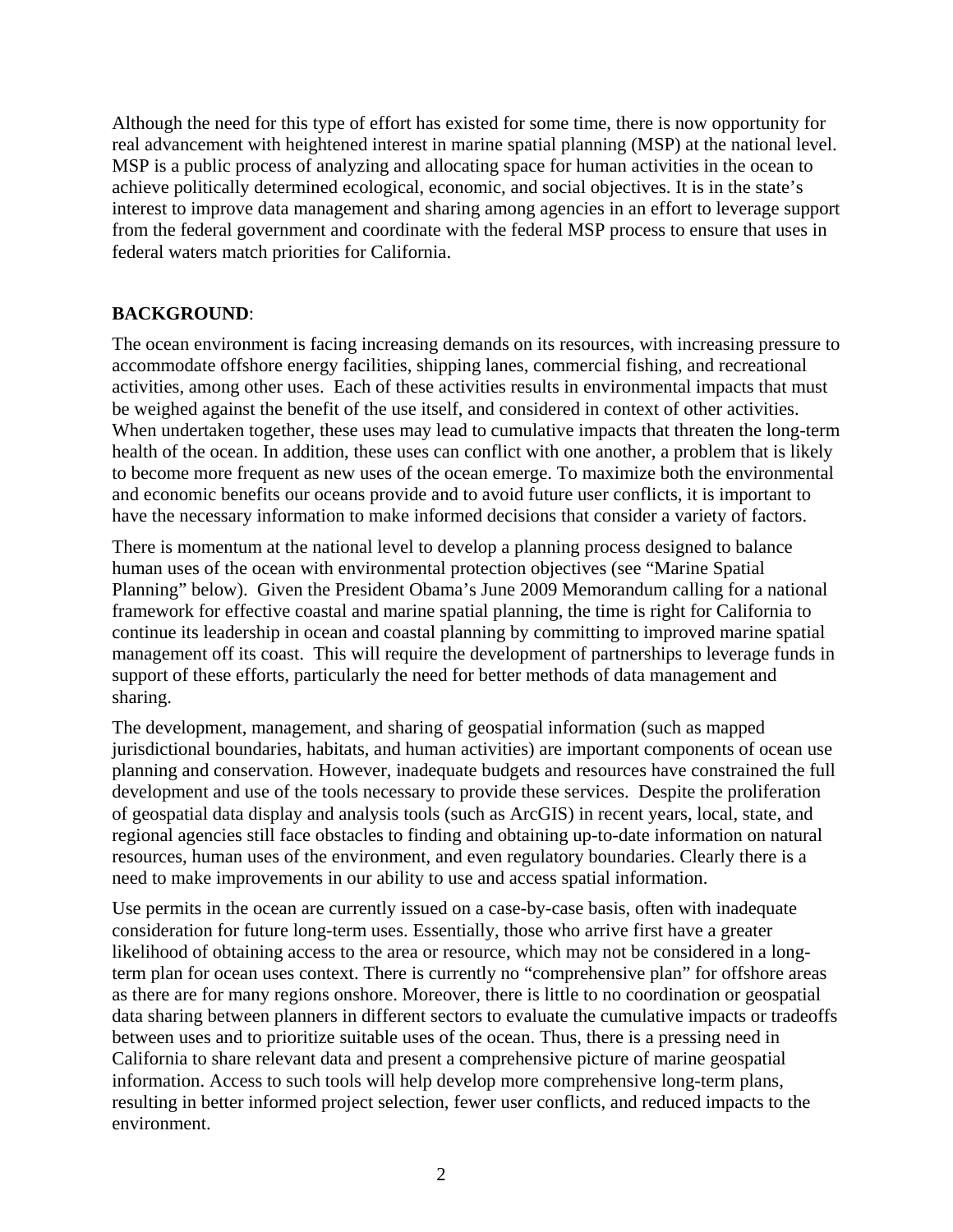Earlier this year, California appointed a chief Geographic Information Officer (GIO) to coordinate data access and sharing among different agencies and to integrate digital mapping services for state agencies.<sup>[1](#page-2-0)</sup> The GIO has begun a collaborative initiative with various state agencies to organize datasets for land-based needs, mainly emergency response. Yet marine and coastal data, and those agencies responsible for such information, are largely absent from this coordinated effort. The OPC is in a unique position to address this omission and bring the relevant players together (agencies as well as academics, non-governmental organizations (NGOs), etc.) to provide important coastal and marine geospatial information that will allow for more comprehensive ocean planning and inform effective decision-making on the part of all state agencies.

# **DATA AVAILABILITY AND SHARING ANALYSIS:**

OPC staff, in coordination with the NOAA Coastal Services Center (CSC), conducted an investigation into the potential need for, and barriers to, interagency data sharing and collaboration for effective ocean management. This investigation occurred through interviews with a number of key state agencies possessing coastal and marine jurisdiction, including the State Lands Commission, California Coastal Commission, San Francisco Bay Conservation and Development Commission, Department of Fish and Game, Department of Parks and Recreation, and State Water Resources Control Board. The objective of the interviews was to identify current capacities and needs for geospatial data management, including data creation, maintenance, and sharing among agencies. As a result of these interviews, staff discovered several key barriers to data sharing and ideas for improved collaboration. The main barriers to data sharing included:

1) a lack of staff time and resources to devote to geospatial data creation, maintenance, and sharing

2) limited technological capabilities, such as bandwidth and data storage capacities

3) data that was not readily accessible (i.e., it had not been published or was not known to exist)

4) data containing confidential information

5) inaccurate data

<u>.</u>

6) lack of metadata standards (information on the origin and composition of data)

Common ideas for improved collaboration and performance included:

1) support for more GIS staff

2) increased data storage capacity and bandwidth

3) better identification of datasets that are available

4) improved access to data

5) improved interagency coordination through the creation of a task force or other organized means

<span id="page-2-0"></span> $1 \text{ In } 2007$ , recognizing the need for better coordination of geospatial information within the state, Governor Schwarzenegger established a GIS (Geographic Information Systems) Task Force to develop a statewide strategy to enhance the technology for environmental protection, natural resource management, traffic flow, emergency preparedness and response, land use planning and health and human services. The GIS Task Force subsequently recommended establishing a Geographic Information Officer (GIO) position to spearhead this effort. In March 2009, California Chief Information Officer Teri Takai appointed Michael Byrne as GIO within the Office of the State CIO, also established by the Governor in 2007 to oversee information technology in state government.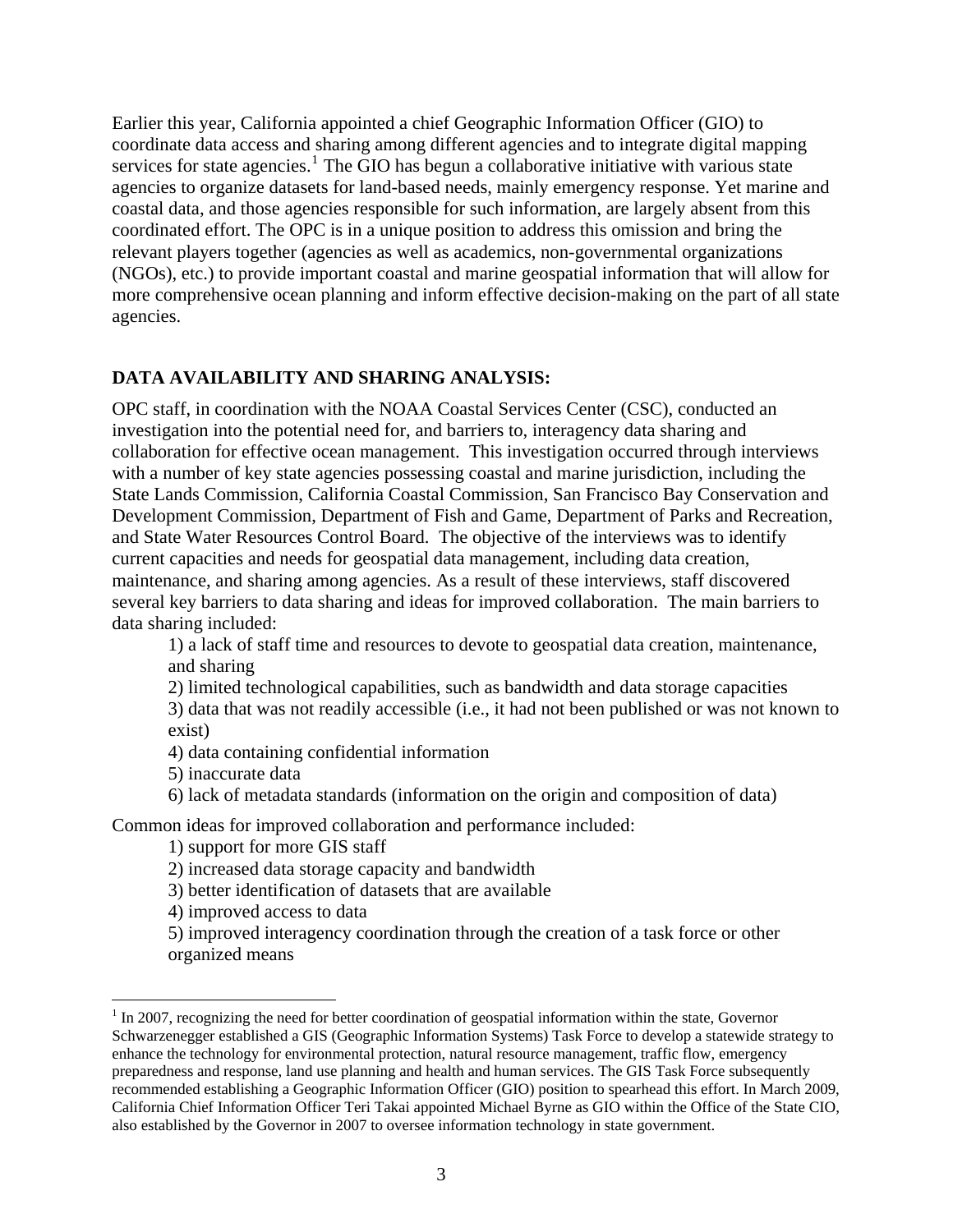In addition, several regulatory agencies have expressed desires to link their permit databases to mapping or geospatial data software for improved project analysis and comprehensive planning but don't have the means to do so.

Based upon the results of these interviews, OPC staff believes that it is important to approach a broader range of stakeholders, such as federal agencies and NGOs, to discuss ways to improve geospatial data management and to work collaboratively to craft an approach for comprehensive ocean planning. OPC staff recently joined the CSC, the Ocean Science Trust (OST), the Center for Ocean Solutions (COS), and The Nature Conservancy (TNC) in hosting a workshop at Stanford University for state and federal technical staff and project managers to evaluate their current capacities and needs as they relate to geospatial data management and tools. The workshop engaged participants in thinking about existing barriers and methods for collaborative data sharing, identifying data gaps, and crafting useful data analysis and display tools. The participants applied these ideas to planning for current and emerging ocean uses, such as marine protection areas, aquaculture and renewable energy development, in the context of their own agencies' mandates.

The workshop resulted in several recommendations to the OPC and the state GIO. Specifically, workshop participants suggested the OPC meet with the GIO to support the creation of a state geospatial information policy that would define the California's commitment to geospatial data management and establish a leadership role within each agency to further that policy. The policy would seek to improve communication and coordination for data sharing efforts between agencies with marine and terrestrial jurisdiction and interests, as well as within agencies, such as the marine and terrestrial divisions of the Department of Fish and Game. Participants also stressed the need to improve data accessibility for all agencies and suggested an assessment to determine information needs and preferences about how to retrieve and share data as part of a data-sharing framework.

Ideas for tools to support this framework included a Web portal, data clearinghouse, and a search tool able to access various agency databases. Agency representatives at the workshop stressed the importance of building internal capacity, such as improving technical support for staff through training and hiring more GIS analysts and dedicated funding for data management, to support any data-sharing framework. Participants also noted that the state can and should build upon existing relationships between academics, NGOs and private partners to create, manage and maintain geospatial data. The state should work with these partners to develop data and metadata (information about the source and content of the data) standards for useful research products and to identify priority research needs to fill in data gaps. Finally, the state must leverage new ideas and sources of funding to achieve its commitment to improving geospatial data management for lasting benefits over the years to come. A final workshop report with details about these recommendations will be published by staff in October.

#### **MAPPING TOOLS:**

Many tools have been developed in recent years that have improved geospatial data sharing, analysis, and presentation capabilities through mapping. In addition, advances in open-source Web interfaces, such as Google Earth and Google Ocean, are making mapping tools more universal and user-friendly.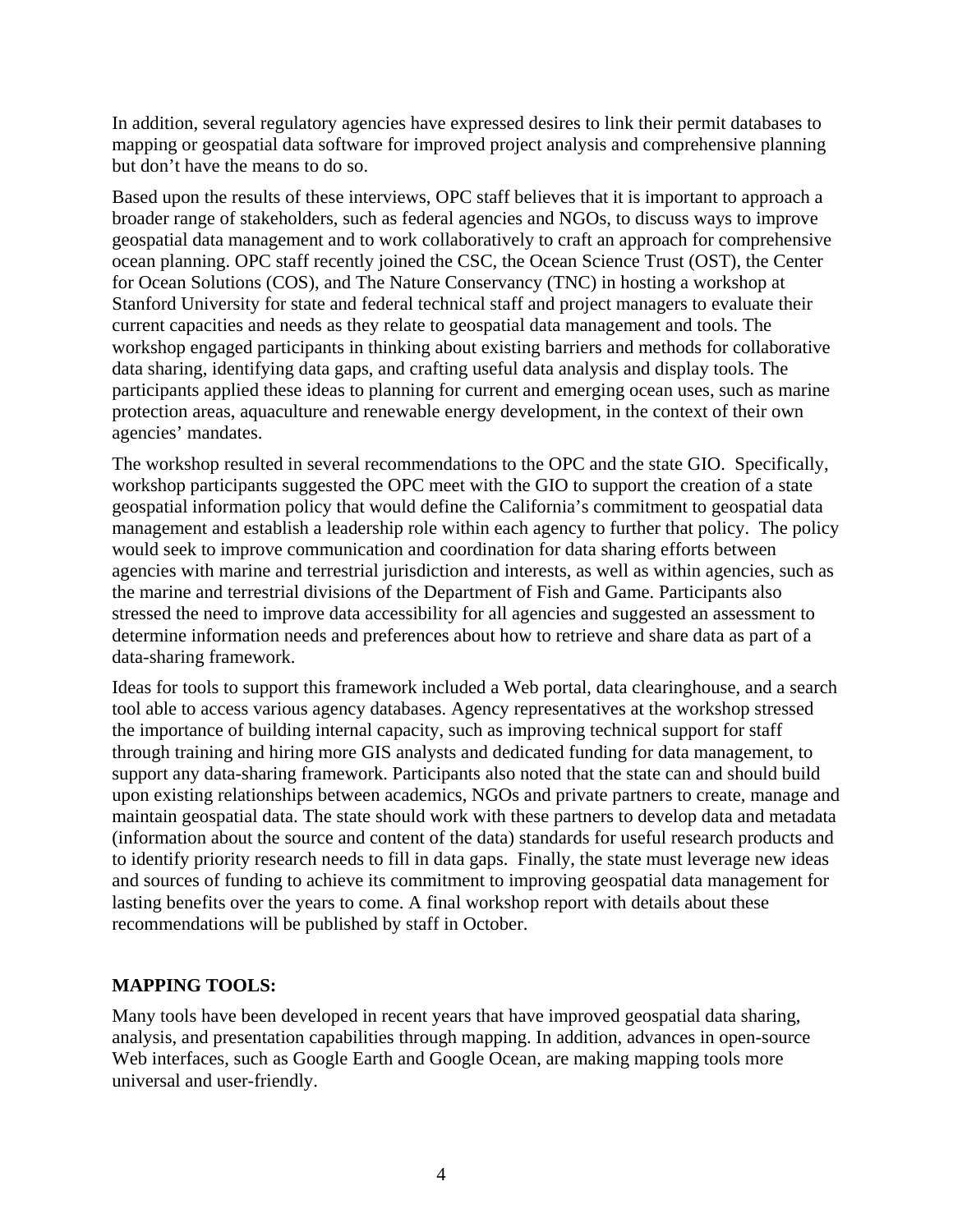Within California, one particularly successful tool called MarineMap was created to inform the marine protected area (MPA) selection process under the California Marine Life Protection Act (MLPA) Initiative. Created by a team of academics working with the Department of Fish and Game (with input from various other agencies and non-governmental organizations), MarineMap contains dozens of data layers composed of human use and ecological data, such as the location of kelp forests, commercial fishing areas, and kayak access and recreation points, within the Southern California Bight. MarineMap users can view this information on a relatively detailed scale and select certain areas as potential MPAs; within the selected area, viewers can see what existing activities, species, and habitats will be affected by the MPA designation. Although it required a significant investment in time and money to create (and additional funds to maintain) MarineMap, the tool has proven very successful in informing the MPA selection process. This tool holds great potential if it can be applied on a broader scale for comprehensive ocean use planning and decision-making purposes.

Other geospatial data tools that include information useful for large-scale ocean planning include NOAA's Multipurpose Marine Cadastre, originally developed in partnership with the Minerals Management Service to support alternative energy siting decisions in the ocean, and TNC's Coastal Resilience tool to help local communities and states prepare for sea level rise due to climate change. Another tool developed by academics at the National Center for Ecological Analysis and Synthesis (NCEAS) allows for resource managers to evaluate the tradeoffs between different ocean uses and conservation objectives and assess cumulative impacts under different scenarios.

Recognizing the need for comprehensive ocean management in the face of emerging ocean uses (primarily wind energy development), Massachusetts and Rhode Island have each initiated statewide efforts to coordinate geospatial data and map existing ocean uses and conditions to assist in resolving user conflicts between sectors such as renewable energy, shipping, and fishing, and to prepare for long-term ocean use planning. Massachusetts recently released a draft of its "Ocean Management Plan," which is intended to provide "comprehensive science-based planning… to assure long-term protection and sustainable use of ocean resources," with an eye toward protecting existing habitats and uses while accommodating emerging industrial uses. Both states collected relevant geospatial datasets and used mapping tools to identify priority use and conservation areas, with input from public workshops. California can learn from these states and help lead the way toward more comprehensive ocean management by advancing geospatial data management techniques and tool development, in coordination with federal and state partners.

## **FUTURE ACTION:**

Given the OPC's longstanding support of research yielding marine geospatial data (i.e., seafloor mapping, MPA baseline monitoring, etc.) and its responsibility to coordinate agency efforts for marine conservation, the OPC can play a unique role in coordinating data sharing and collaboration among state and federal agencies. Staff recommends the Council work with the state GIO to craft a leadership policy that supports an interagency collaborative framework and commit future financial support for geospatial data management capabilities and tools to allow improved data accessibility and sharing. This could include support for:

• Development of an interagency interface, mapping or search tool for accessing and sharing coastal and marine geospatial information between state and federal agencies.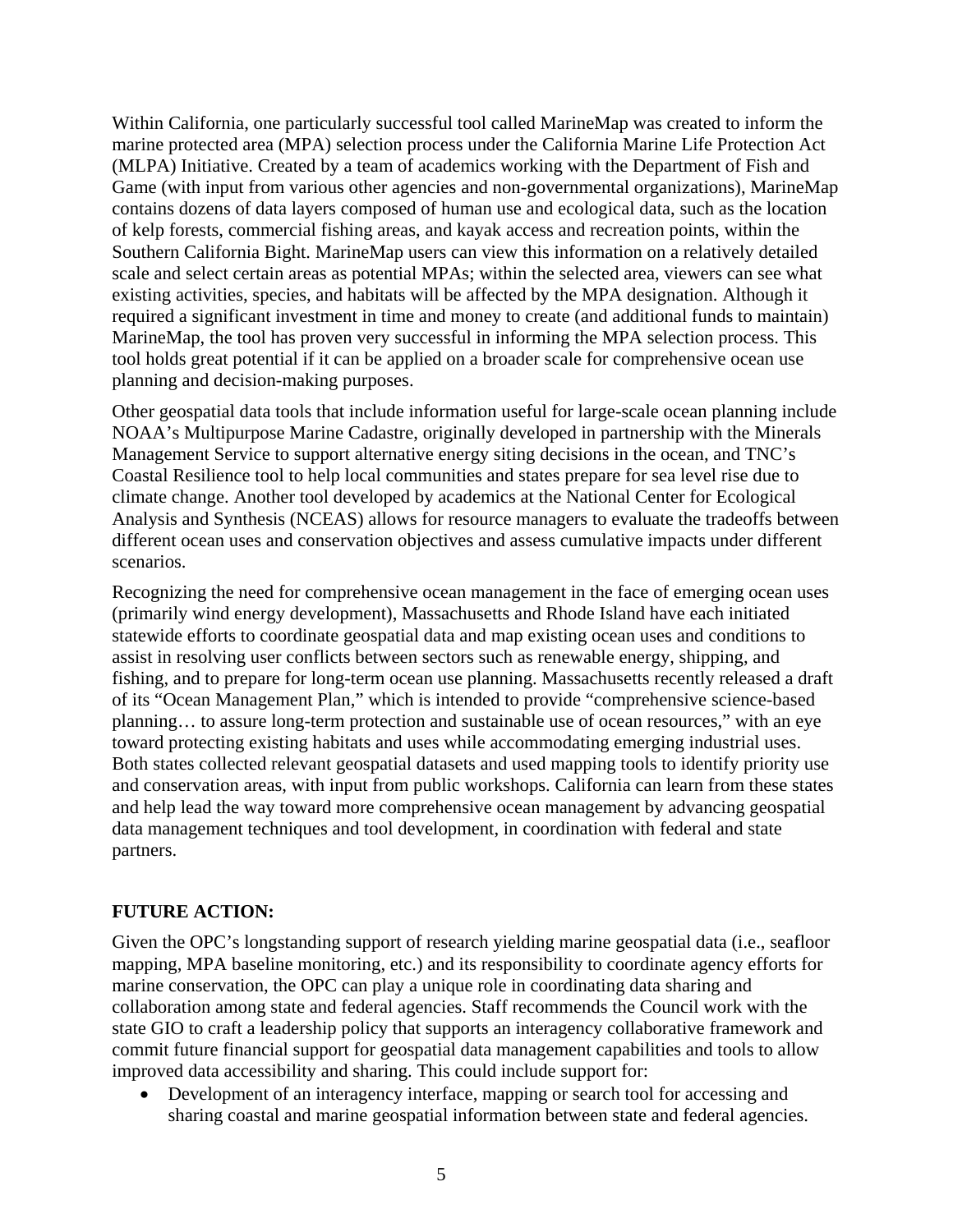- Building a public Web portal to display relevant coastal and marine geospatial data based upon identified priority needs.
- Creation of common data and metadata standards and establishment of original authorship guidelines for easier searching, access, and source identification of data within the various state agency databases.
- Support for additional technical staff time for those agencies with severely limited budgets and/or large legacy (paper) datasets.
- Identification of best practices for data management, metadata standards, and geospatial tool development that can be adopted or leveraged by the state.

# **MARINE SPATIAL PLANNING:**

These recent efforts and the OPC's future support for interagency collaboration and improved geospatial data management will allow California to engage with the federal process of marine spatial planning (MSP). In June 2009, President Obama issued a Memorandum calling for "a recommended framework for effective coastal and marine spatial planning" within 180 days of issuance of the proclamation (i.e., by December 2009). He defined this framework as incorporating "a comprehensive, integrated, ecosystem-based approach that addresses conservation, economic activity, user conflict, and sustainable use of ocean, coastal, and Great Lakes resources consistent with international law…" This proclamation has a clear and direct nexus with the OPC's efforts to further interagency geospatial data sharing and illuminate data gaps and existing user conflicts to ultimately improve the management of ocean resources. Clearly any spatial planning that is happening in federal waters off California must be coordinated with state priorities and existing uses – compiling and distributing existing spatial data will be a necessary step to actively work with our federal partners now and in the future.

Marine spatial planning is defined by the United Nations Educational, Scientific and Cultural Organization (UNESCO) as "a public process of analyzing and allocating, within space and time, human activities in the ocean to achieve politically determined ecological, economic and social objectives." UNESCO further explains MSP as "not an end in itself, but a practical way to create and establish a more rational use of marine space and the interactions between its uses, to balance demands for development with the need to protect the environment, and to achieve social and economic objectives in an open and planned way."<sup>[2](#page-5-0)</sup>

The sharing of geospatial information among agencies, researchers, and the public is not only a sound method for improving the management of coastal and ocean resources and resolving user conflicts, but may be an essential first step toward setting the stage for MSP in California. Other states, such as Massachusetts, Rhode Island, and Florida, have included the concept and development of MSP as an identified goal in their ocean-related policies. In a 2009 report<sup>[3](#page-5-1)</sup>, UNESCO outlines a multi-step approach to implementing MSP. The first step is to define and establish authority over the planning and implementation of MSP in a given area. The next steps include defining and analyzing existing and future conditions, as well as organizing stakeholder participation and obtaining financial support. While California may not undertake some of the

<u>.</u>

<sup>&</sup>lt;sup>2</sup>UNESCO, <u>http://www.unesco-ioc-marinesp.be/</u>  $3 \text{ EHI}$  EPC. DOUVERE E 2000. Moring english

<span id="page-5-1"></span><span id="page-5-0"></span><sup>&</sup>lt;sup>3</sup> EHLER C., DOUVERE F. 2009. Marine spatial planning: A step-by-step approach toward ecosystem-based management. Intergovernmental Oceanographic Commission and Man and the Biosphere Programme. IOC Manual and Guides, No. 53, IOCAM Dosier No. 6, Paris, UNESCO.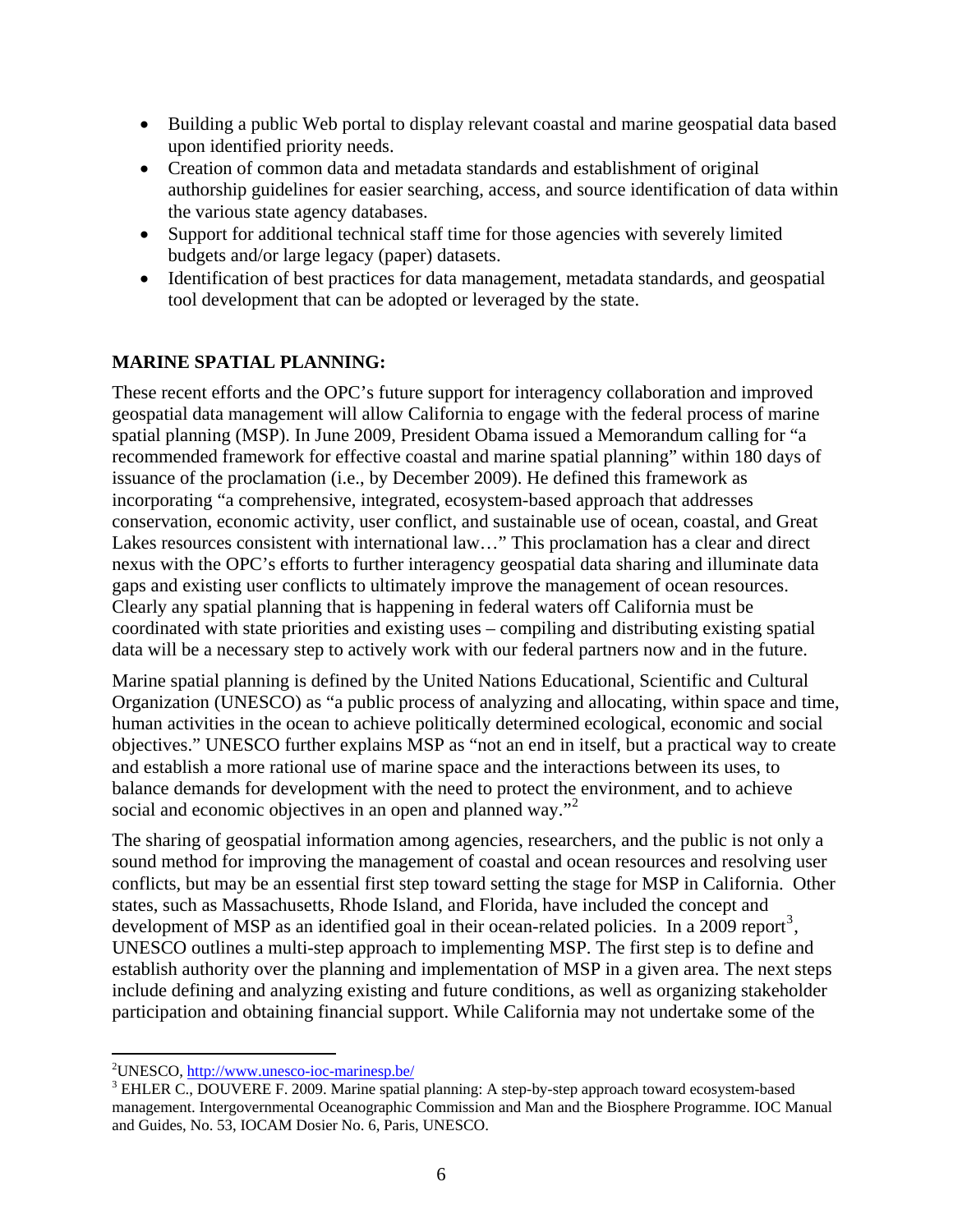steps in this particular approach (i.e., establishing a single management authority to manage a planning process in concert with several regulatory bodies with independent authority), it is important to tackle those steps that can be accomplished and are necessary to improving comprehensive planning in the ocean environment. Namely, we should complete the task of compiling and assessing existing and future ocean uses and conditions. Through supporting and promoting interagency data sharing and collaboration, the OPC can assist in gathering and presenting data that is necessary to define and analyze existing conditions and to plan for future conditions, as well as consider planning alternatives. This in turn will help agencies to evaluate tradeoffs and measure cumulative impacts of human uses and ecosystem protection, to resolve user conflicts, and to ultimately undertake comprehensive, long-term planning that will help maintain the health of ocean and coastal ecosystems for the benefit of current and future generations.

California is at a critical point in the effort to protect its ocean resources. Fortunately, this is also a time when effective, comprehensive management of our oceans is a national priority. By working toward an integrated system of geospatial data sharing and adopting tools for improved display and analysis, agencies can make better informed decisions about ocean planning and set the course for successful management of California's ocean resources in the near and long term. Understanding current ocean uses and identifying future needs for California will allow the state to fully engage with federal agencies as they implement their framework for marine spatial planning in the coming years.

In addition to following and engaging in the national effort, staff intends to begin examining what MSP would mean for California. As an initial endeavor staff is proposing to:

(1) research current legal and regulatory constraints to comprehensive marine spatial planning in California

(2) develop recommendations on marine spatial planning, including planning principles and objectives, for the state.

Staff will bring these recommendations to the Council at a future meeting for review and approval

## C**ONSISTENCY WITH THE CALIFORNIA OCEAN PROTECTION ACT:**

The proposed action is consistent with the California Ocean Protection Act (Division 26.5 of the Public Resources Code). Section 35615(a)(1) specifically directs the council to coordinate activities of state agencies to improve the effectiveness of state efforts to protect ocean resources and establish policies to coordinate the collection of scientific data related to the ocean. It is also consistent with Section 35615(a)(5), which directs the council to transmit the results of research and investigations to state agencies to provide information for policy decisions.

## **CONSISTENCY WITH THE OPC'S STRATEGIC PLAN GOAL(S) & OBJECTIVE(S):**

The project is consistent with the OPC's Five-Year Strategic Plan in the following respects:

**Goal A (Governance), Objective 2b: Interagency Collaboration:** "Work with all relevant state agencies to develop necessary legislation, regulations, or other tools to improve ocean governance.*"* The proposed action is designed to encourage collaboration among state and federal agencies with regard to ocean planning and promote the sharing of geospatial data and